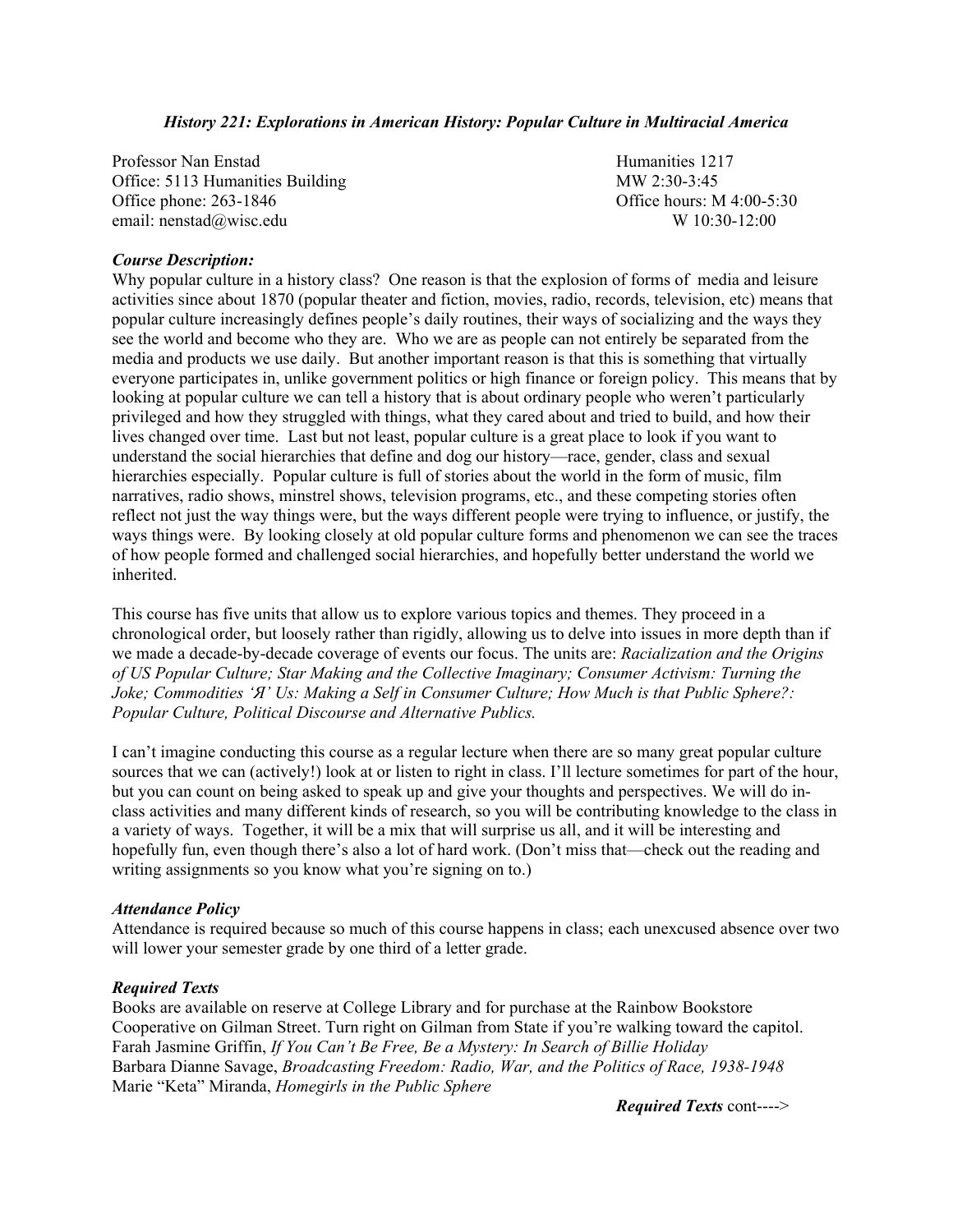A required Course Packet, available on line through ereserves at College Library OR in hard copy at Student Print in the Memorial Union. To access ereserves: Login to MyUW portal: **<http://my.wisc.edu/>**. Click on your **Academic** tab. Note that in your list of current courses, those with library reserves available contain a link for "**library/reserve**". Click that link to go to your reserves.

## *Course Requirements:*

1. Participation (10%)

You will be assigned a letter grade for your participation, based on (ungraded) in-class writing assignments and the quality and quantity of your participation in small and large class discussions.

2. 2-3 page Position Paper (10%)

## 3. Weekly Written Assignments (30% total)

These are short, graded WEEKLY assignments that ask you to respond in some way to class readings, to bring in information or ideas to the class, or to prepare for research assignments. Each person may SKIP TWO of these in the course of the semester. Assignments will be sent out weekly over our email list and will note whether they are due Monday or Wednesday. Our email list address is: [hist-](mailto:hist-221@lists.students.wisc.edu)[221@lists.students.wisc.edu.](mailto:hist-221@lists.students.wisc.edu) Assignments must be turned in at the beginning of class when they are due in hard copy (unless otherwise instructed). Late assignments will not be accepted.

4. Group Star Research Project Presentation (20% total—10% individual grade; 10% group grade) This is a group research project that analyzes the historical and cultural meanings of a particular star, paying particular attention to racialization, and the negotiation of race hierarchies. More info to come!

## 5. Toys Я Us Field Research Paper (20%)

This is a paper on the ways that commodities construct and/or challenge race and gender hierarchies in our society. It will utilize analytical frameworks learned from our readings to design and conduct a focused field research project at Toys Я Us. Results will be analyzed in a written paper.

6. Take-home Final Exam (10%)

# *Course Schedule*

(note: compete readings before class. Please bring relevant readings to class.)

Week 1

W 9/8 Introductions—What is Popular Culture and Why Should We Study its History?

# **UNIT ONE:** *Racialization and the Origins of US Popular Culture*

Week 2 Minstrelsy and the Joke at the Base of US History M 9/13 Roediger, "White Skins, Black Masks" Packet W 9/15 primary sources on minstrelsy (handout)

Week 3 Love, Theft, and Making a Living Anyway M 9/20 Kasson, "American Indian Performers in the Wild West" Packet W 9/22 (no new reading)

Week 4 The Double Edge of Mimicry

M 9/27 Chauncey, "Building Gay Neighborhood Enclaves" Packet

# **DUE: 2-3 Page Position Paper**

W 9/29 Hamilton, "I'm the Queen of the Bitches" and "The Honor of White Womanhood" Packet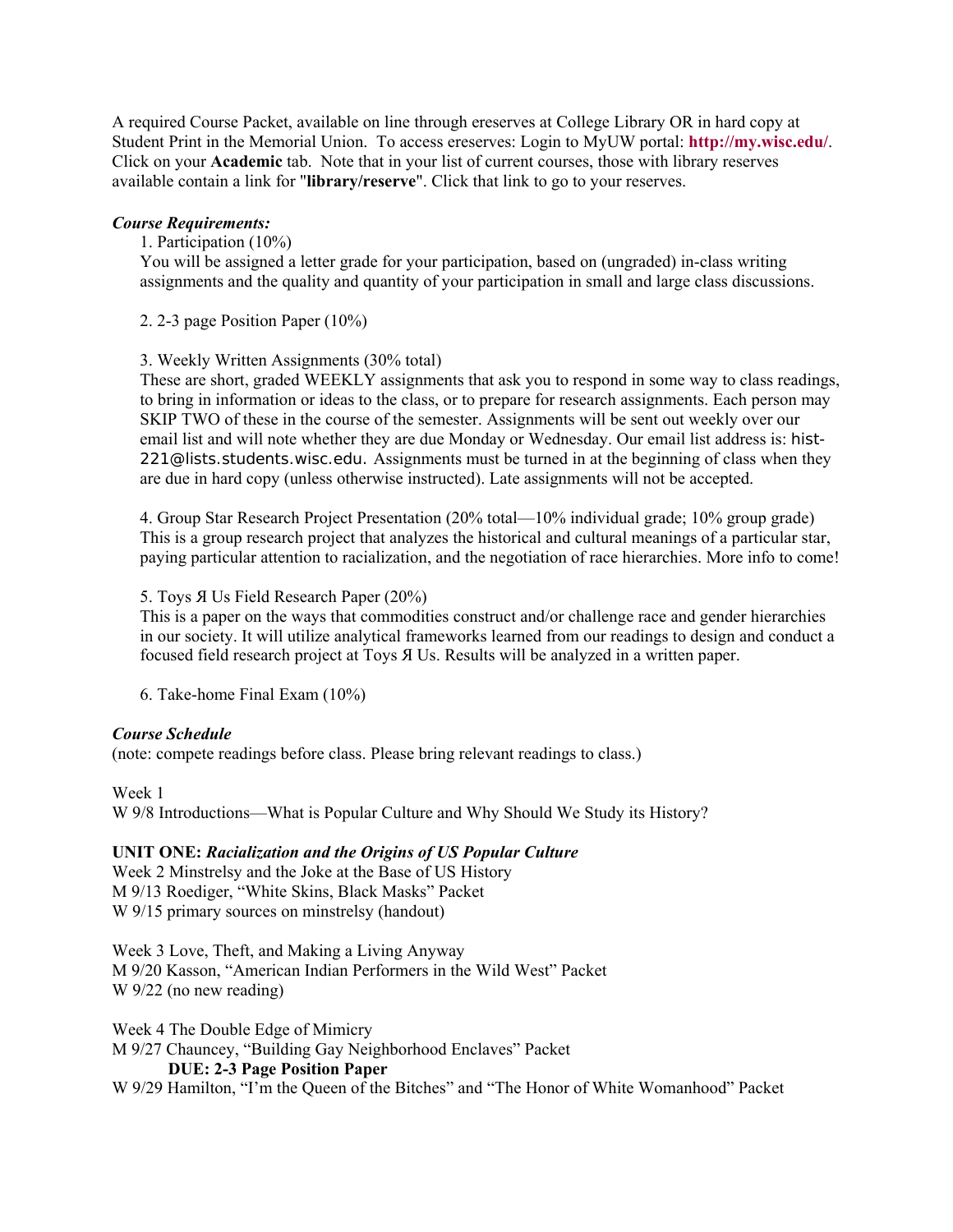### **UNIT TWO:** *Star Making and the Collective Imaginary*

Week 5 The Creation of Celebrities M 10/4 Griffin, *If You Can't Be Free* pp. xiii-xv; 1-33; Ruiz, "Starstruck" Packet W 10/6 Griffin, *If You Can't Be Free* pp. 35-95; *Lady Sings the Blues* excerpt (handout).

Week 6 What do Stars Reveal about Race in the US? M 10/11 Griffin, *If You Can't Be Free* pp. 97-139 Streible, "Race and the Reception of Jack Johnson Films" Packet W 10/13 Griffin, *If You Can't Be Free* pp. 141-198 Lipsitz, "White Desire: Remembering Robert Johnson" Packet

### **UNIT THREE:** *Consumer Activism: Turning the Joke*

Week 7 Amos 'n' Andy and the Battle for the Airways M 10/18 Savage, *Broadcasting Freedom* pp. 1-17 W 10/20 Savage, *Broadcasting Freedom* pp. 63-105

Week 8 World War II and Promises of Change M 10/25 Savage, *Broadcasting Freedom* pp. 106-153; W 10/27 Savage, *Broadcasting Freedom* pp. 157-193

Week 9 Informal and Formal Consumer Activism? M 11/1 Cosgrove "The Zoot Suit and Style Warfare" Packet Kelley, "The Riddle of the Zoot" Packet W 11/3 Savage, *Broadcasting Freedom* pp. 246-277

Week 10 What is a "Positive" Image? M 11/8 Creef, "The Representation of the Japanese American Body..." Packet. W 11/10 Ward, "A Dixie Dilemma" and "Conclusion" Packet.

### **UNIT 4:** *Commodities Я Us: Making a Self in Consumer Culture*

Week 11 Our Earliest Education in Race and Gender M 11/15 Chin, "Ethnically Correct Dolls: Toying With the Race Industry" Packet W 11/17 Negrón-Muntaner, "Barbies Hair: Selling Out Puerto Rican Identity in the Global Market" Packet. NOTE: TRIP TO TOYS A US MUST HAPPEN THIS WEEK!!

Week 12 Marketing Ethnic/Race Identities M 11/22 Deloria, "Counterculture Indians and the New Age" W 11/24 Workshop on Toys Я Us research paper.

#### **UNIT 5:** *How Much is that Public Sphere?: Popular Culture, Political Discourse and Alternative Publics*

Week 13 What is a "Public Sphere" and Who Gets Access? M 11/29 Miranda, *Homegirls in the Public Sphere* pp. 1-48 W 12/1 **DUE: Toys Я Us research paper** 

Week 14 The Hazards of Representation

M 12/6 Miranda, *Homegirls in the Public Sphere* pp. 49-77;

Entman and Rojecki, "Violence, Stereotypes and African Americans in the News" Packet W 12/8 Miranda, *Homegirls in the Public Sphere* pp. 78-153;

Muñoz, "Pedro Zamora's 'Real World' of Counterpublicity" Packet